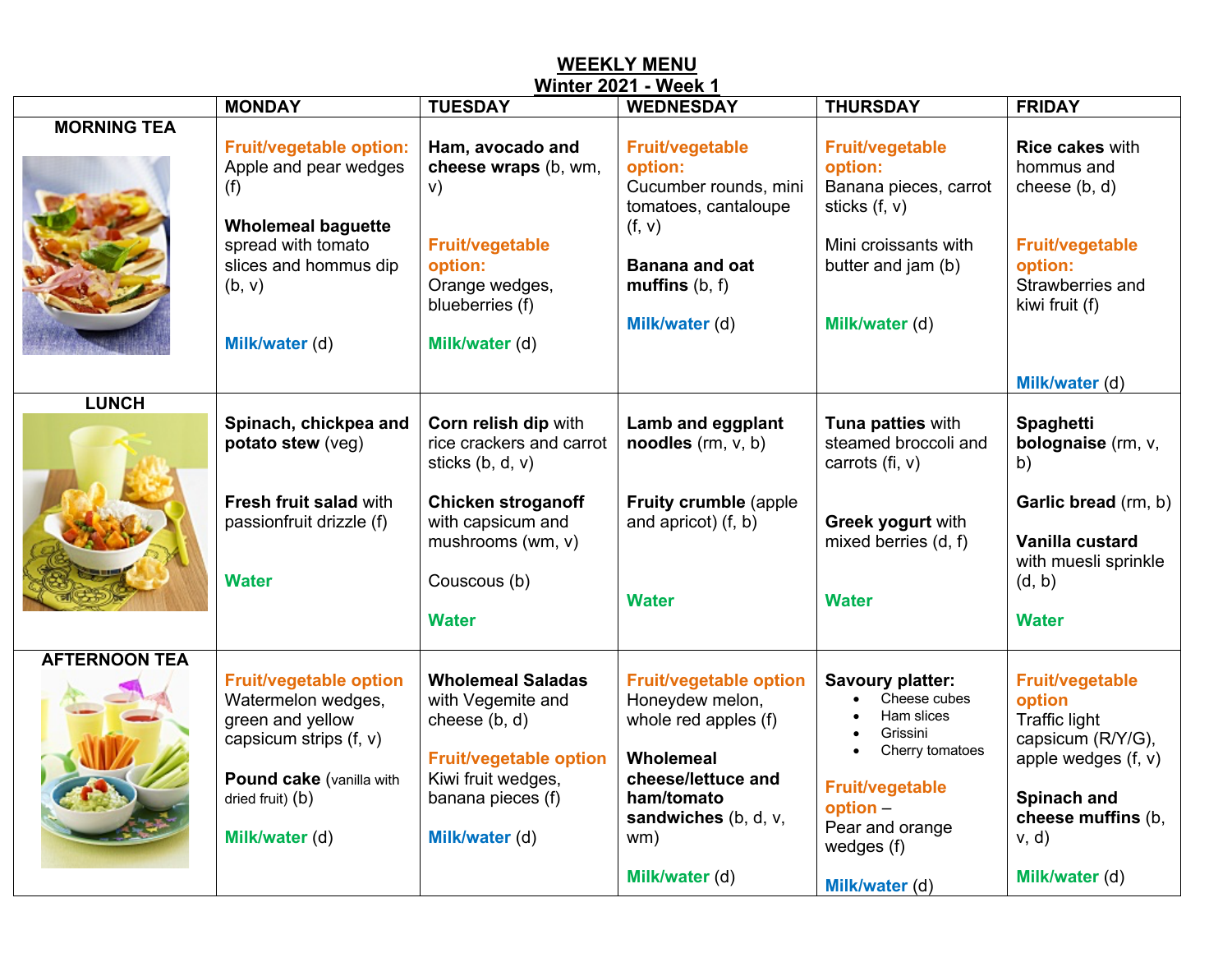## **WEEKLY BREAKFAST AND LATE SNACK MENU Winter 2021 Week 1-4**

| <b>BREAKFAST</b>  |                                                                                                                                                              |                                                                                                                                                                                                          |                                                                                                                                                                      |                                                                                                                                                                                                                     |                                                                                                                                                                                                              |
|-------------------|--------------------------------------------------------------------------------------------------------------------------------------------------------------|----------------------------------------------------------------------------------------------------------------------------------------------------------------------------------------------------------|----------------------------------------------------------------------------------------------------------------------------------------------------------------------|---------------------------------------------------------------------------------------------------------------------------------------------------------------------------------------------------------------------|--------------------------------------------------------------------------------------------------------------------------------------------------------------------------------------------------------------|
| $\mathbb{R}$      | <b>Choice of:</b><br>Weetbix with milk<br>⋗<br>Cornflakes with<br>↘<br>milk<br><b>Rice cereal</b><br>➤<br>Fresh whole fruit (see<br>below)<br>Milk/water (d) | <b>Choice of:</b><br>$\triangleright$ Weetbix with milk<br>$\triangleright$ Cornflakes with<br>milk<br><b>Rice cereal</b><br>$\blacktriangleright$<br>Fresh whole fruit (see<br>below)<br>Milk/Water (d) | <b>Choice of:</b><br>$\triangleright$ Weetbix with<br>milk<br>Cornflakes with<br>➤<br>milk<br>Rice cereal<br>➤<br>Fresh whole fruit (see<br>below)<br>Milk/Water (d) | <b>Choice of:</b><br>$\triangleright$ Weetbix with<br>milk<br>Cornflakes with<br>$\blacktriangleright$<br>milk<br><b>Rice cereal</b><br>$\blacktriangleright$<br>Fresh whole fruit (see<br>below)<br>Milk/Water (d) | <b>Choice of:</b><br>$\triangleright$ Weetbix with<br>milk<br>Cornflakes<br>$\blacktriangleright$<br>with milk<br>Rice cereal<br>$\blacktriangleright$<br>Fresh whole fruit (see<br>below)<br>Milk/Water (d) |
| <b>LATE SNACK</b> |                                                                                                                                                              |                                                                                                                                                                                                          |                                                                                                                                                                      |                                                                                                                                                                                                                     |                                                                                                                                                                                                              |
|                   | Fruit and grissini (f, b)<br>Milk/water (d)                                                                                                                  | Fruit and grissini (f, b)<br>Milk/water (d)                                                                                                                                                              | Fruit and grissini (f, b)<br>Milk/water (d)                                                                                                                          | Fruit and grissini (f, b)<br>Milk/water (d)                                                                                                                                                                         | Fruit and grissini (f, b)<br>Milk/water (d)                                                                                                                                                                  |

# **Note:**

Fresh fruit platter/whole fruit consists of 2 of the following fruits and ensures that at least 8 of these fruits are used per week for variety:

- $\triangleright$  Canteloupe, rock melon, watermelon
- $\triangleright$  Apple, pear, banana
- $\triangleright$  Kiwi fruit, strawberries, grapes
- $\triangleright$  Orange, mandarine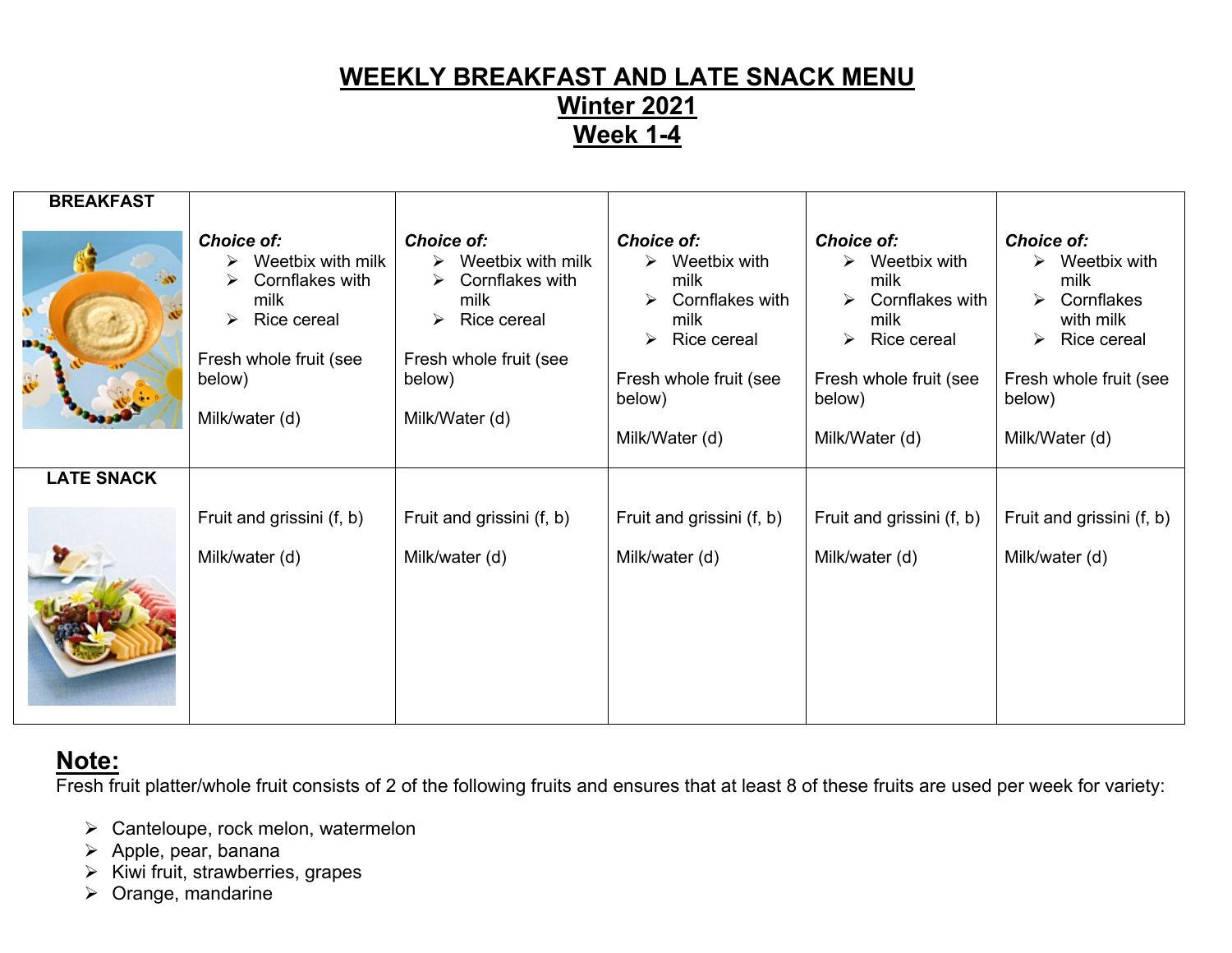|                      | <b>MONDAY</b>                                                                                                                                                                              | <b>TUESDAY</b>                                                                                                                                                 | <b>WEDNESDAY</b>                                                                                                                                                          | <b>THURSDAY</b>                                                                                                                                                                                  | <b>FRIDAY</b>                                                                                                                                                                     |
|----------------------|--------------------------------------------------------------------------------------------------------------------------------------------------------------------------------------------|----------------------------------------------------------------------------------------------------------------------------------------------------------------|---------------------------------------------------------------------------------------------------------------------------------------------------------------------------|--------------------------------------------------------------------------------------------------------------------------------------------------------------------------------------------------|-----------------------------------------------------------------------------------------------------------------------------------------------------------------------------------|
| <b>MORNING TEA</b>   | <b>Fruit/vegetable option</b><br>Orange wedges,<br>cucumber sticks (f, v)<br><b>Baked beans with</b><br>wholemeal toast<br>Milk/water (d)                                                  | Apple and cinnamon<br>multip, f)<br><b>Fruit/vegetable option-</b><br>Canteloupe pieces, kiwi<br>fruit wedges (f)<br>Milk/water (d)                            | <b>Fruit/vegetable</b><br>option:<br>Red and green<br>grapes, yellow<br>capsicum $(v, f)$<br><b>Grilled cheese and</b><br>tomato sandwiches<br>(b,d, v)<br>Milk/water (d) | <b>Wholemeal Saladas</b><br>spread with cream<br>cheese or honey (b,<br>d)<br><b>Fruit/vegetable</b><br>option:<br>Green beans, cherry<br>tomatoes and<br>banana pieces (v, f)<br>Milk/water (d) | <b>Fruit/vegetable</b><br>option:<br>Mandarine pieces,<br>celery boats with<br>cream cheese (f, c)<br><b>Toast with Vegemite</b><br>or butter (b)<br>Milk/water (d)               |
| <b>LUNCH</b>         |                                                                                                                                                                                            |                                                                                                                                                                |                                                                                                                                                                           |                                                                                                                                                                                                  |                                                                                                                                                                                   |
|                      | Avocado dip with<br>carrot sticks, crackers<br>(d, b, v)<br><b>Mexican beef with</b><br>corn, tomato salsa,<br>black beans and<br>crunchy corn chips<br>(G/P/K rooms only)<br><b>Water</b> | <b>Tuna and vegetable</b><br>pasta with peas, corn,<br>carrot (b, $v$ , fi)<br>Vanilla yogurt with<br>'hidden' bananas (v, d)<br><b>Water</b>                  | Corn cobs (veg)<br>Green pea, spinach<br>and potato curry with<br>Basmati rice (veg, b)<br>Orange wedges (f)<br><b>Water</b>                                              | Oven baked potato<br>wedges with sour<br>cream (light) and<br>guacamole (veg, d)<br><b>Moroccan lamb</b><br>with pearl cous cous<br>(rm, b, v)                                                   | <b>Mini chicken</b><br>drummettes with<br>steamed broccoli<br>(wm, v)<br>Fried rice $(v, b)$<br>Fresh fruit salad (f)                                                             |
| <b>AFTERNOON TEA</b> | <b>Fruit/vegetable</b><br>option:<br>Whole bananas and<br>pears (small) (f) (W room<br>cut fruit)<br><b>Rice cakes with</b><br>Vegemite and cheese<br>(b, d)<br>Milk/water (d)             | Corn thins spread with<br>capsicum dip, cheese<br>(b, d)<br><b>Fruit/vegetable option:</b><br>Watermelon wedges,<br>cucumber rounds $(f, v)$<br>Milk/water (d) | <b>Fruit/vegetable</b><br>option:<br>Apple and pear<br>wedges (f)<br>Home made banana<br>$\bm{b}$ read – yum! (b)<br>Milk/water (d)                                       | <b>Water</b><br>Spinach wraps with<br>hommus, grated<br>cheese/zucchini (b, v, d)<br><b>Fruit/vegetable</b><br>option:<br>Orange wedges,<br>strawberries (f)<br>Milk/water (d)                   | <b>Water</b><br><b>Fruit/vegetable</b><br>option:<br>Whole apples (small)<br>(W room cut fruit)<br>Corn relish dip with:<br>Rice crackers<br>Zucchini<br>batons<br>Milk/water (d) |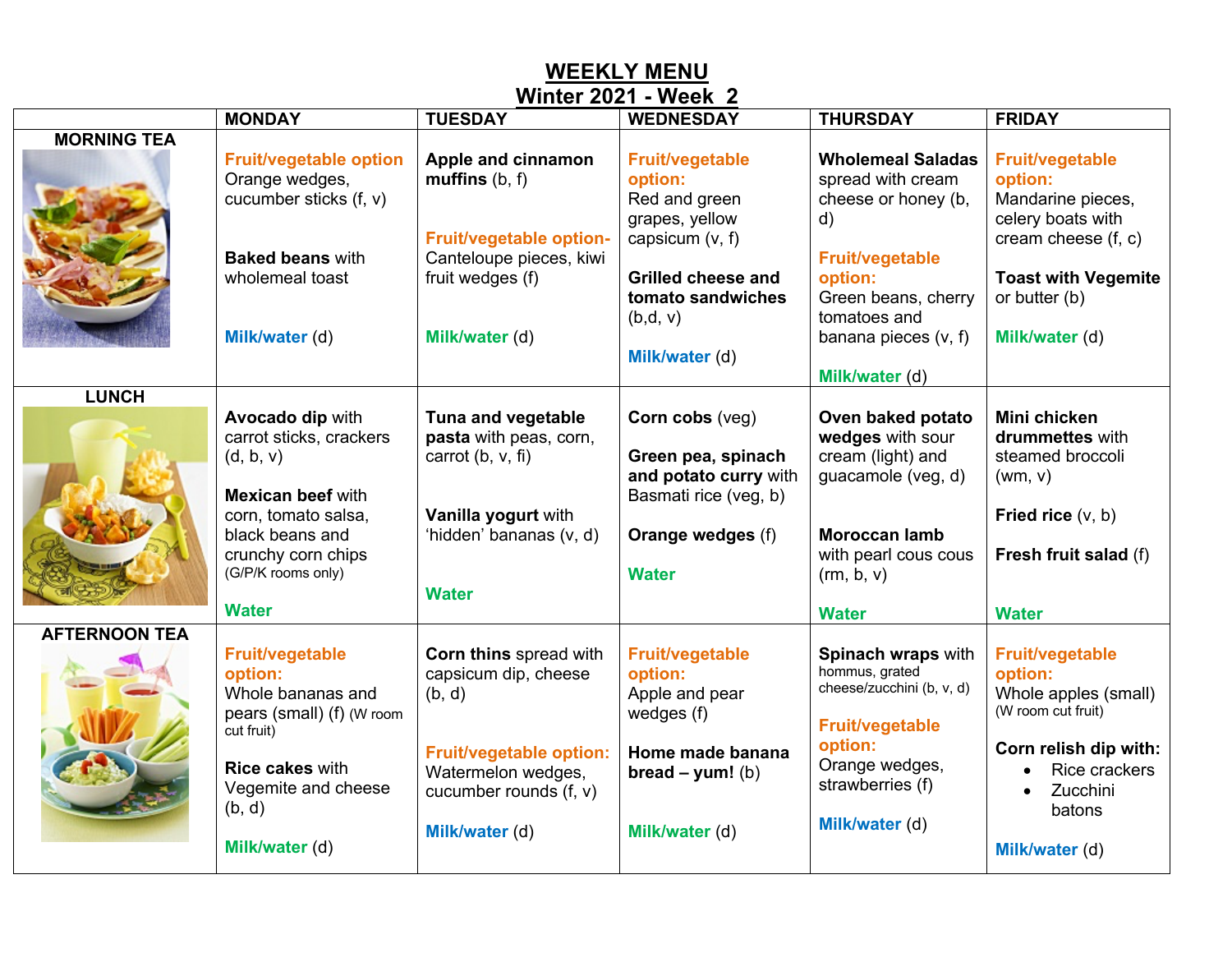|                      | <b>MONDAY</b>                                                                                                                                                                                              | <b>TUESDAY</b>                                                                                                                                        | <b>WEDNESDAY</b>                                                                                                                                                           | <b>THURSDAY</b>                                                                                                                                                                        | <b>FRIDAY</b>                                                                                                                                                           |
|----------------------|------------------------------------------------------------------------------------------------------------------------------------------------------------------------------------------------------------|-------------------------------------------------------------------------------------------------------------------------------------------------------|----------------------------------------------------------------------------------------------------------------------------------------------------------------------------|----------------------------------------------------------------------------------------------------------------------------------------------------------------------------------------|-------------------------------------------------------------------------------------------------------------------------------------------------------------------------|
| <b>MORNING TEA</b>   | <b>Fruit/vegetable</b><br>option<br>Apple and orange<br>wedges (f)<br><b>Cruskits with sliced</b><br>cheese and ham (b, d)<br>Milk/water (d)                                                               | Spinach wraps with<br>chicken, cheese,<br>lettuce $(b, d, d)$<br><b>Fruit/vegetable option</b><br>Pear and cantaloupe<br>pieces (f)<br>Milk/water (d) | <b>Fruit/vegetable option</b><br>Carrot sticks, green<br>beans, red capsicum (v)<br>Crumpets with honey,<br>Vegemite (b)<br>Milk/water (d)                                 | Fruit bread (butter and<br>plain) (b)<br><b>Fruit/vegetable</b><br>option:<br>Kiwi fruit, mushrooms<br>(whole button) $(f, v)$<br>Milk/water (d)                                       | <b>Fruit/vegetable</b><br>option:<br>Fruit kebabs-<br>strawberries,<br>grapes, banana (f)<br>Pita chips with<br>tomato salsa (b, v)<br>Milk/water (d)                   |
| <b>LUNCH</b>         | <b>Chicken and veggie</b><br>pasta bake (wm, v, b)<br>Greek yogurt with<br>strawberries and<br>muesli sprinkle (f, d)<br><b>Water</b>                                                                      | <b>Spinach and ricotta</b><br>pastizzi (d, v)<br>Dijon lamb with<br>veggies and brown rice<br>(rm, v, b)<br><b>Water</b>                              | Beef, vegetable and<br>risoni soup (rm, v, b)<br>Wholemeal mini dinner<br>rolls (b)<br>Two fruits with custard<br>(f, d)<br><b>Water</b>                                   | Oven baked sweet<br>potato wedges with<br>cream cheese dip<br>$(\text{veg}, \text{d})$<br><b>Vegetarian fried rice</b><br>(egg, peas, corn, carrots,<br>spring onions)<br><b>Water</b> | <b>Tzatziki dip with</b><br>veggie sticks and<br>rice crackers (d, v,<br>b)<br><b>Fish fillets and</b><br>oven baked chips<br>(fi, v)<br>Coleslaw (veg)<br><b>Water</b> |
| <b>AFTERNOON TEA</b> | <b>Fruit/vegetable</b><br>option:<br>Carrot sticks,<br>cucumber rounds and<br>cherry tomatoes (v)<br>Wholemeal<br>sandwiches with:<br>Egg/lettuce<br>$\bullet$<br>Ham/salad<br>$\bullet$<br>Milk/water (d) | Oat and coconut<br>multip <sub>mu</sub> (b)<br><b>Fruit/vegetable option</b><br>Orange wedges, whole<br>apples (small)<br>Milk/water (d)              | <b>Fruit/vegetable option:</b><br>Watermelon wedges,<br>whole bananas (small)<br><b>Wholemeal Saladas</b><br>spread with cream<br>cheese or plain (b, d)<br>Milk/water (d) | Vegetable pikelets (b,<br>V)<br><b>Fruit/vegetable</b><br>option -<br>Mandarine segments,<br>honeydew melon (f)<br>Milk/water (d)                                                      | <b>Fruit/vegetable</b><br>option:<br>Trio of melons (f)<br><b>Corn thins with</b><br>Vegemite, cheese<br>(b, d)<br><b>Milk/water</b>                                    |